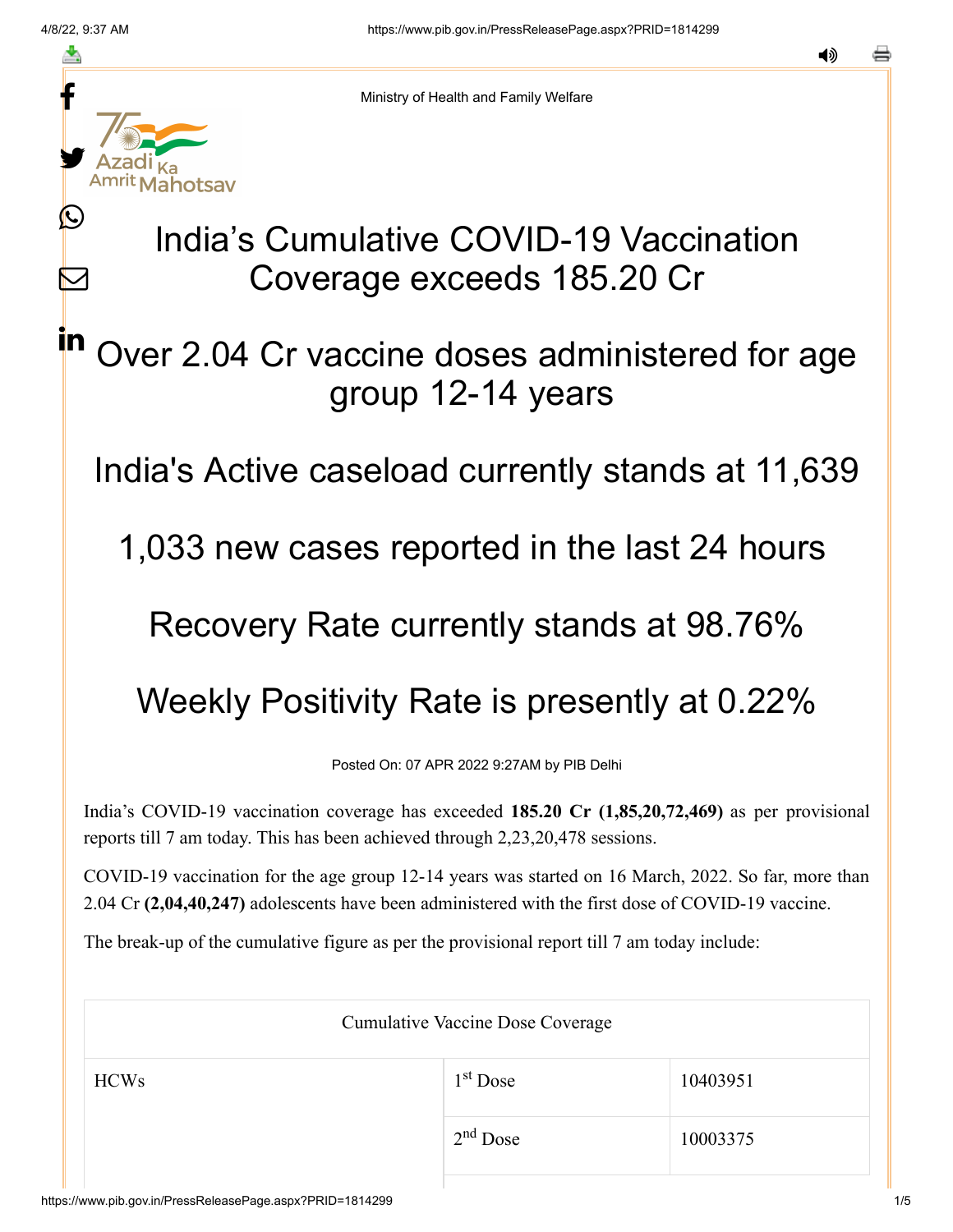|                   |                        | <b>Precaution Dose</b> | 4506652        |
|-------------------|------------------------|------------------------|----------------|
| f                 |                        |                        |                |
|                   | <b>FLWs</b>            | 1 <sup>st</sup> Dose   | 18413677       |
| $\mathbf{\Omega}$ |                        | $2nd$ Dose             | 17517313       |
|                   |                        | <b>Precaution Dose</b> | 6959375        |
| Ñ<br>in           | Age Group 12-14 years  | 1 <sup>st</sup> Dose   | 20440247       |
|                   | Age Group 15-18 years  | 1 <sup>st</sup> Dose   | 57491065       |
|                   |                        | $2nd$ Dose             | 39046615       |
|                   | Age Group 18-44 years  | 1 <sup>st</sup> Dose   | 554905338      |
|                   |                        | $2nd$ Dose             | 468620860      |
|                   | Age Group 45-59 years  | 1 <sup>st</sup> Dose   | 202798184      |
|                   |                        | $2nd$ Dose             | 185937186      |
|                   | Over 60 years          | $1st$ Dose             | 126775913      |
|                   |                        | $2nd$ Dose             | 115815818      |
|                   |                        | <b>Precaution Dose</b> | 12436900       |
|                   | <b>Precaution Dose</b> |                        | 2,39,02,927    |
|                   | Total                  |                        | 1,85,20,72,469 |

Following a continuous downward trend, India's Active Caseload declines to today **11,639** Active cases now constitute **0.03%** of the country's total Positive Cases**.**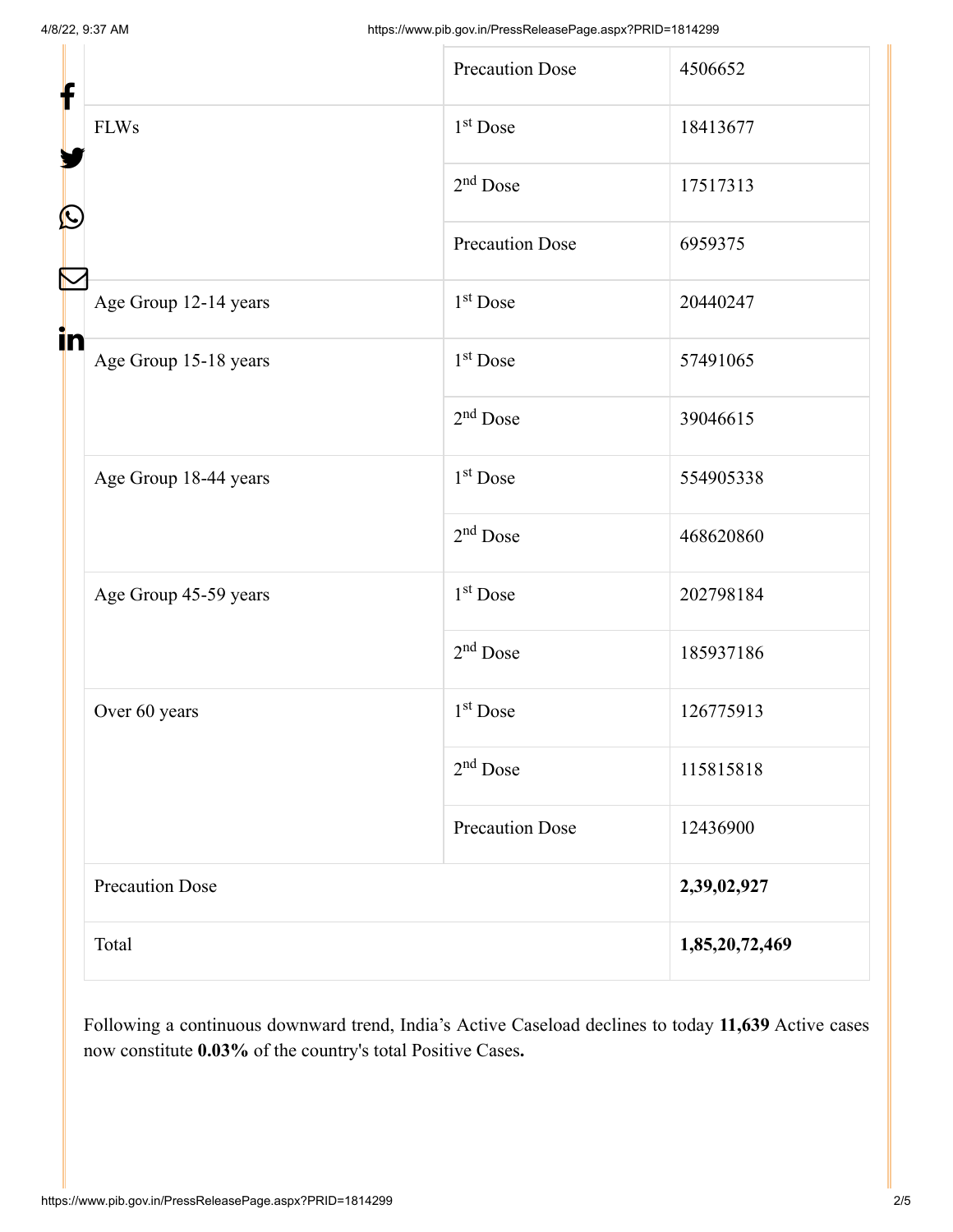4/8/22, 9:37 AM https://www.pib.gov.in/PressReleasePage.aspx?PRID=1814299



Consequently, India's recovery rate stands at **98.76%. 1,222** patients have recovered in the last 24 hours and the cumulative tally of recovered patients (since the beginning of the pandemic) is now at **4,24,98,789.**



**1,033 new cases** were reported in the last 24 hours.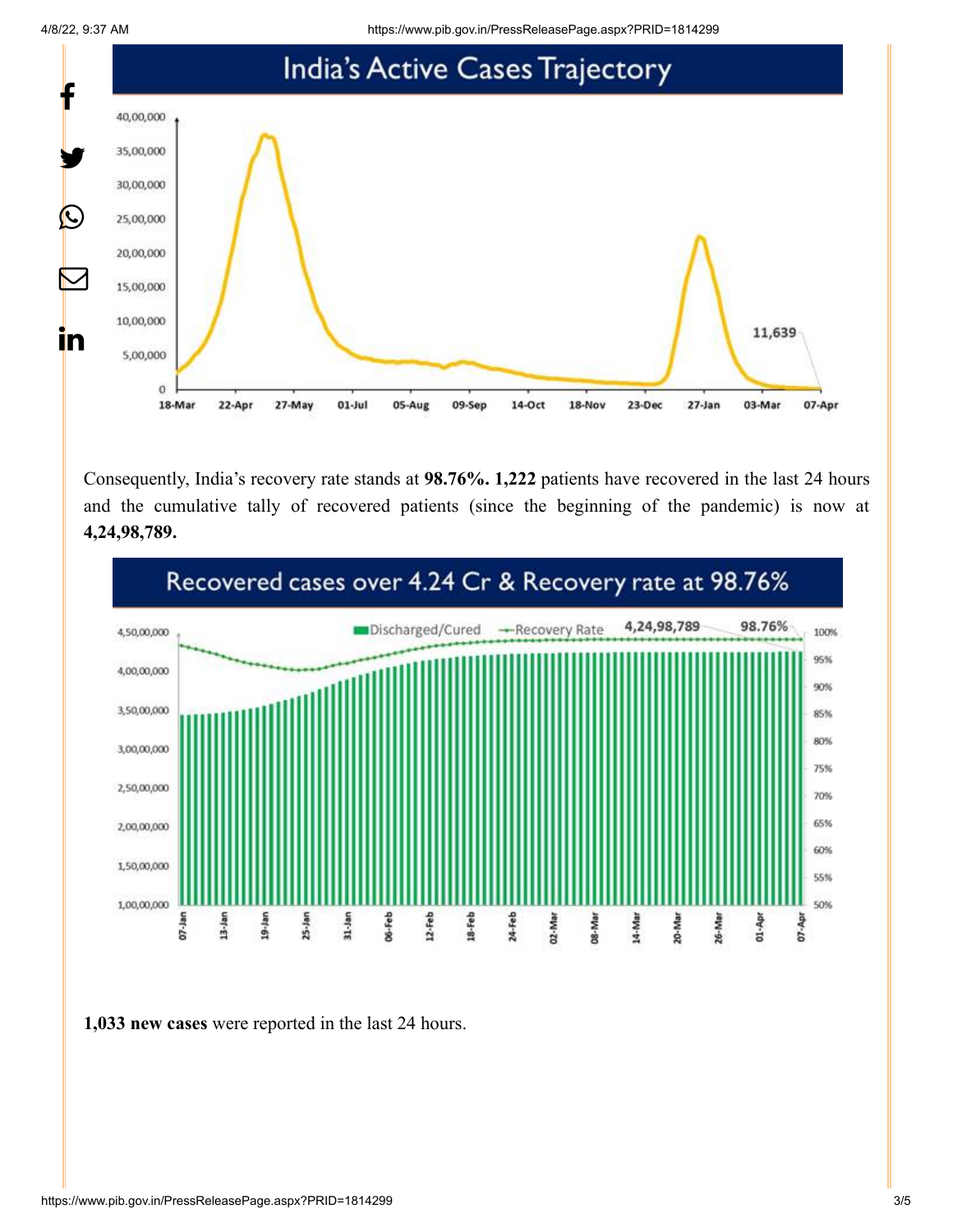

The last 24 hours saw a total of **4,82,039** COVID-19 tests being conducted. India has so far conducted over **79.25 Cr (79,25,09,451)** cumulative tests.

There has been a sustained fall in the weekly and daily Positivity Rates too. **Weekly Positivity Rate** in the country currently **stands at 0.22%** and the **Daily Positivity rate is also reported to be 0.21%.**



\*\*\*\*

#### **MV/AL**

#### **HFW/COVID States data/7thApril 2022/3**